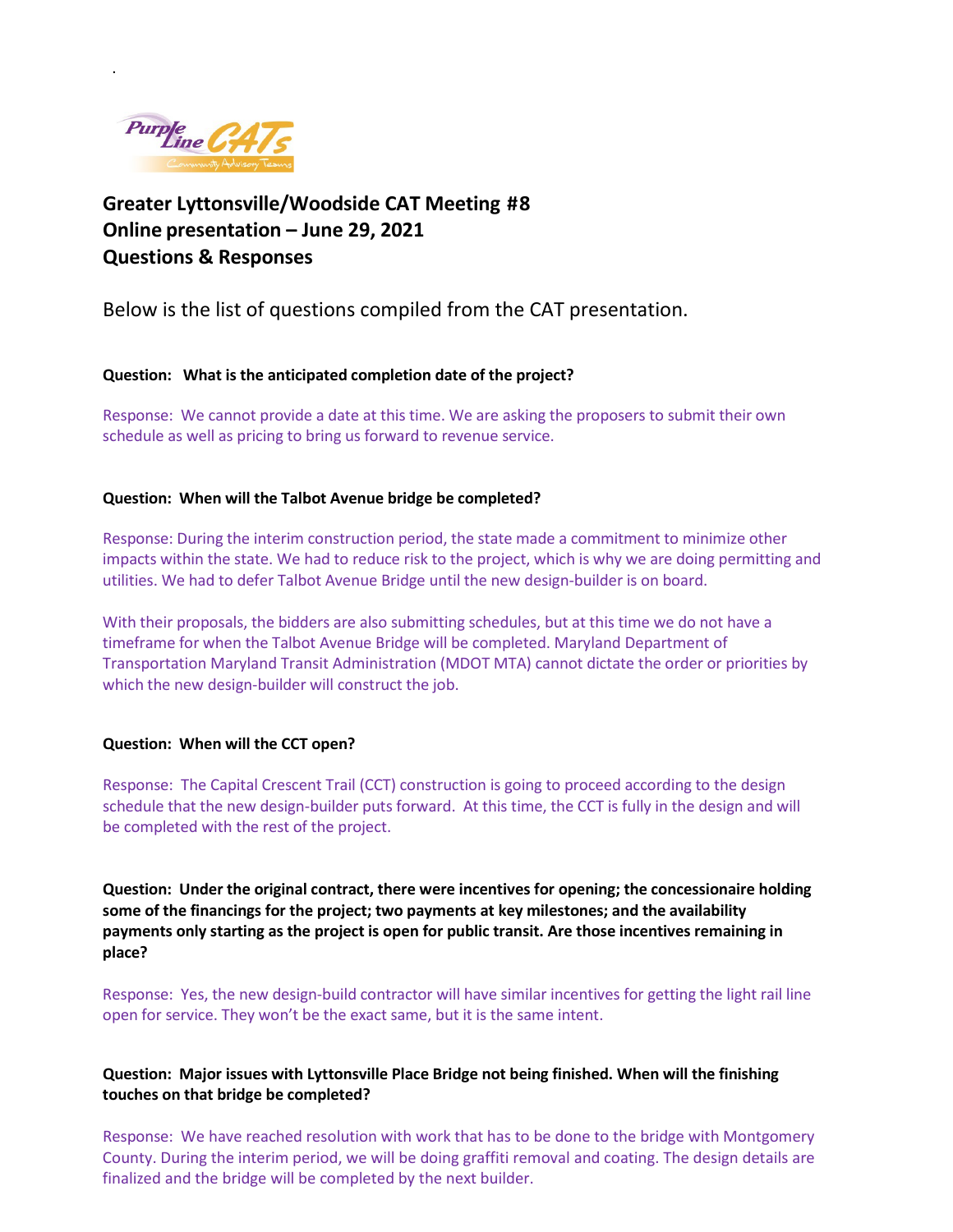# **Question: With the Maryland Legislature passing its reforestation bill requiring the reforestation of trees will it be possible to plant trees on the lot you now own on Leonard Dr.?**

Response:House Bill 80 was approved by Governor Larry Hogan on May 18, 2021, establishing an Urban Tree Program within MDOT. The effective date of the Act is October 1, 2021. MDOT's Office of Environment has initiated coordination with both the Maryland Department of the Environment (MDE) and the Maryland Department of Natural Resources (MDNR) on the development of the Urban Tree Program. This coordination includes the identification of funding opportunities and potential partnerships and exploring the potential for providing grant programs to local communities as well as delivering state-sponsored projects.

Once the internal coordination has sufficiently progressed, MDOT's Office of Environment will be reaching out to local stakeholders for further coordination.

Questions should be directed to: Sandy Hertz Assistant Director, Office of Environment Maryland Department of Transportation [shertz@mdot.state.md.us](mailto:shertz@mdot.state.md.us)

.

### **Question: Can trees be planted around the new stormwater management facility? Asking about planting around it not on it to shield the community from it.**

Response:No, due to the requirements of the facility, no trees can be planted there. Each stormwater management facility has unique features and unique plantings to address those features. All designs have been through MDE review and approved.

## **Question: The unfinished Talbot Avenue Bridge appears to be hanging precariously and is very high. Is this bridge being built according to the latest plans shared with the community?**

Response:Yes, the design of the bridge is final and is consistent with the illustrations last shared with the community at the June 25, 2019 CAT meeting.

One of the last things we had the previous contractor perform before they left was the installation of concrete diaphragms which are the cross frames that hold all of the girders together to lock them in place as a safety precaution because we did not know when the work would resume. The girders are built to plan, secure; and the bridge is stable. It is monitored frequently and inspected weekly to make sure there are no issues of concern.

In terms of the bridge geometry, there are no stop signs on the bridge. The new bridge is on a skew compared to the old bridge that made a sharp 90 degree turn as it approached from behind the school. The new alignment will be on a skew so that the abutment behind the school is closer to the school than the original abutment so there is a more gradual turn onto the bridge. There is a series of retaining walls on both sides of the roadway approach to the bridge that help elevate it and separate it from the school, the CSX, and the light rail tracks.

[Montgomery County Public Schools](https://www.montgomeryschoolsmd.org/) owned a part of Talbot Avenue, so property agreements have been made in order to rebuild the roadway.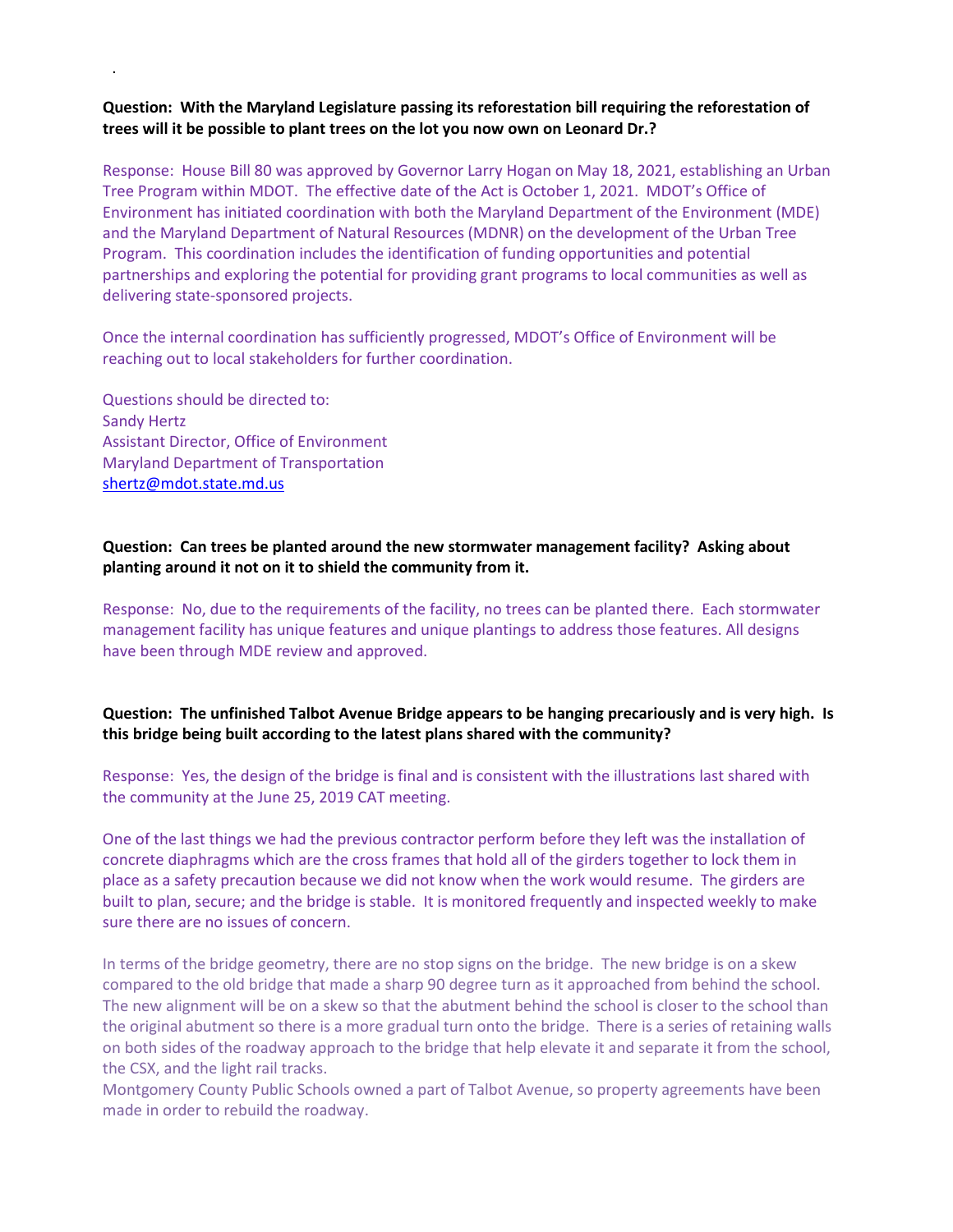**Question: I read that the Talbot Bridge was not properly protected when they stopped working on it and that there is rust that now needs to be repaired or removed? Do you know anything about that and how big a problem is it?**

Response: We are not aware of any rust issues with the girders and substructure. They are all made of concrete so there is no exposed steel that would be exposed to rust. Our team performs weekly site inspection of the bridge and that area.

**Question: The location of stop signs is a county issue, right? Immediate approaches to the Talbot Avenue bridge on both Rosemary Hills and Woodside in terms of stop signs, lights, and pedestrian crossings?**

Response: Yes, these are County issues on County-owned roadways.

.

#### **Question: The finishing and chain link fence hasn't changed on Talbot Ave Bridge?**

Response: We have not changed any of the design parameters since we last presented this information to the community. Previous presentations can be found on our website under Community Advisory Teams that contain graphics and explanations of the design.

#### **Question: Will the Spring Street Bridge construction begin in 2022?**

Response:We do not have an answer for this. The contractor is not allowed to take the Spring Street Bridge out of service until Talbot Avenue Bridge is complete and open for service.

### **Question: My understanding is that the water and sewer work will be completed by the end of the year but the storm drain work has not been scheduled. Is that true?**

Response: That is correct. The storm drain work on 3<sup>rd</sup> Avenue needs to be built in conjunction with the Capital Crescent Trail. There are retaining walls, significant grading; and all of that work is tied together.

## **Question: Why is there no tree protection along the limit of disturbance near Ballard Street and has this area been extended? Are there no MDE requirements to protect trees tagged to remain and no silt fencing?**

Response:Typically, with utility work where we are trenching in a roadway, MDE does not require silt fencing because a lot of times those controls can create more issues than the utility work itself. When we are trenching in a roadway, we use same day stabilization. Whatever is disturbed that day is stabilized with straw or matting or patched with asphalt or stone to make sure nothing is exposed at the end of the shift.

There often is tree clearing required to make way for the controls and both MDE and internal environmental oversight inspect the alignment weekly.